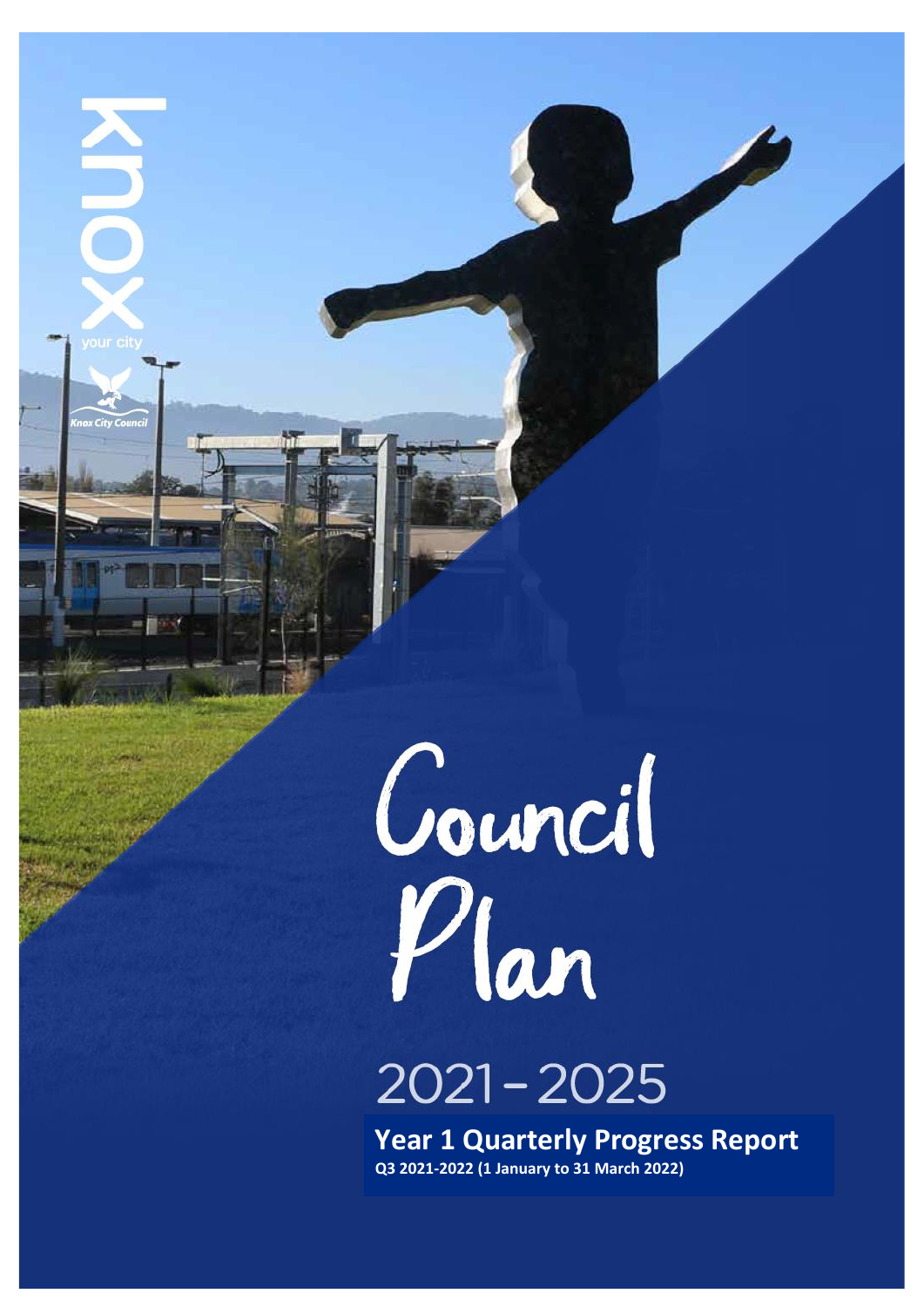# **Introduction**

On 25 October 2021, Council formally adopted the Community Plan 2021-2031 and Council Plan 2021-2025 (incorporating the Municipal Public Health and wellbeing Plan). These plans are our commitment to making Knox a great place now and into the future.

# **Community Plan 2021-2031**

This plan was developed with and for our community. It includes our Community Vision statement, and describes what we, as a collective, will focus on to achieve that vision.

# **Knox: where we connect with our people and our environment, ensuring they are safe, supported and have every opportunity to thrive.**

### **Council Plan 2021-2025**

This plan provides direction to the organisation and describes how we're going to contribute to the achievement of the Community Vision. It also demonstrates our commitment to the health and wellbeing of the community by incorporating Knox's Municipal Public Health & Wellbeing Plan (MPHWP). We have flagged the initiatives that will contribute to the health and wellbeing of our community with a  $\blacklozenge$  symbol.

# **Our Key Directions**

Both plans contain five Key Directions which describe in further detail what we as a community are going to focus on to achieve our Community Vision. These Key Directions drive the work of Council and ensure we are working towards achieving the Community Vision.



### **Opportunity and innovation**

Knox strives to be a city of opportunity, embracing innovation and change, and providing local learning and employment opportunities for all. It's a place where people and business can thrive.

#### **Neighbourhoods, housing and infrastructure**

Building on what's great about our city, Knox's housing and infrastructure will meet the changing needs of our community

### **Natural environment and sustainability**

Knox's natural environment is protected and enhanced to ensure sustainability for future generations.

#### **Connection, resilience and wellbeing**

Knox is a place to call home. Our community is strong, healthy and we support and respect each other.

#### **Civic engagement and integrity**

Knox Council is a trusted and respected leader in our community, acting appropriately and ensuring all voices are heard.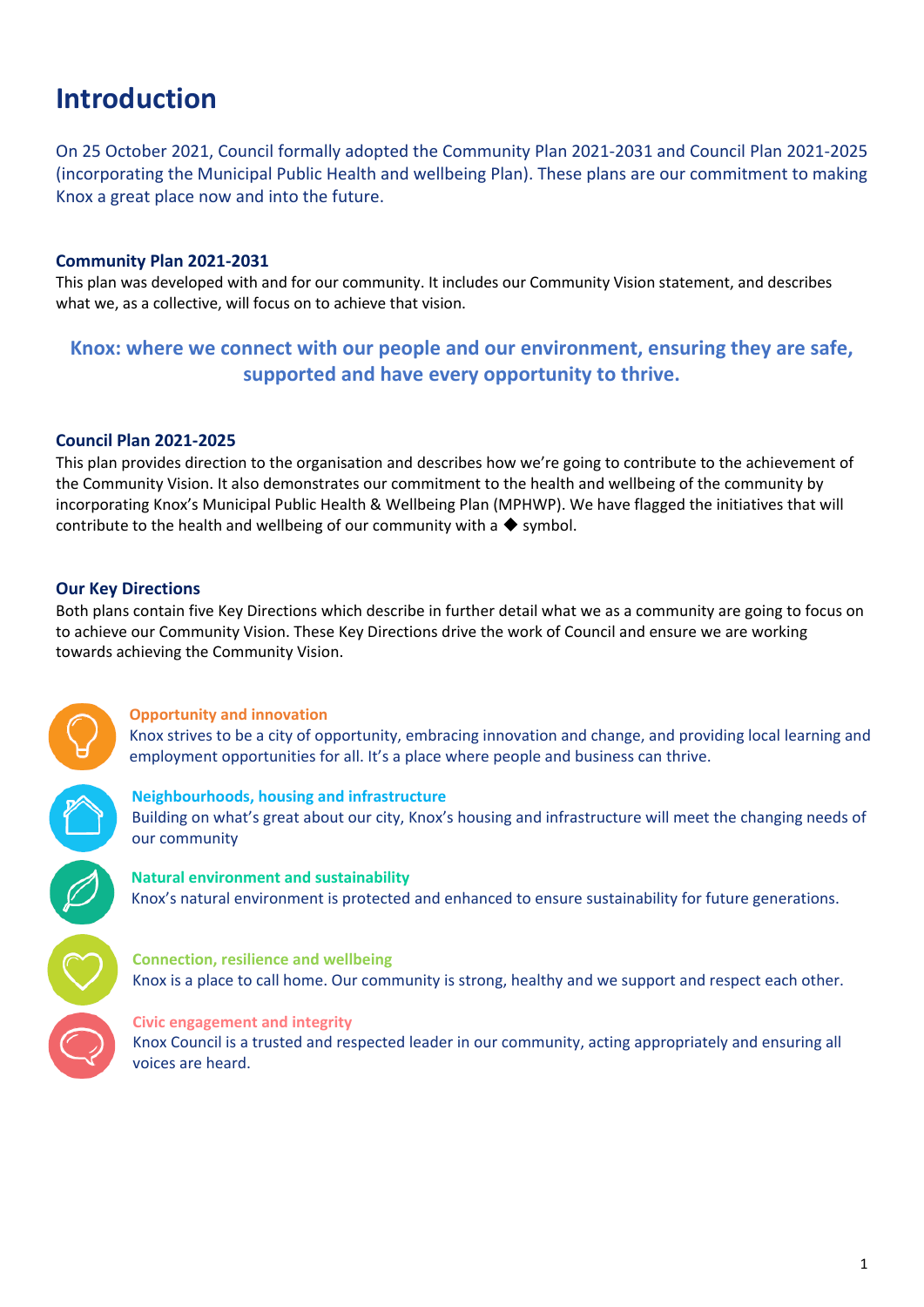# **Quarterly progress report**

This report provides an overview of the progress against the Council Plan initiatives under each Key Direction and how we're making a difference (the indicators).

# *Initiatives*

The initiatives reported are those that will be delivered or have significant work completed in the given financial year and includes detailed reporting on the work done during each quarter.

Each Key Direction also has a major initiative. The major initiatives are those identified by Council as priorities to be undertaken during the financial year and are highlighted in grey.

Progress targets are set against each initiative by quarter based on when work will be completed. Progress status is reported based on the following colour coding:

| Complete <b>\</b> | <b>LOn Schedule</b> | <b>Behind Schedule</b>                                                          | <b>Behind Schedule</b> |
|-------------------|---------------------|---------------------------------------------------------------------------------|------------------------|
|                   |                     | $\sqrt{(15\% \text{ behind schedule})}$ $\sqrt{(15\% \text{ behind schedule})}$ |                        |
|                   |                     |                                                                                 |                        |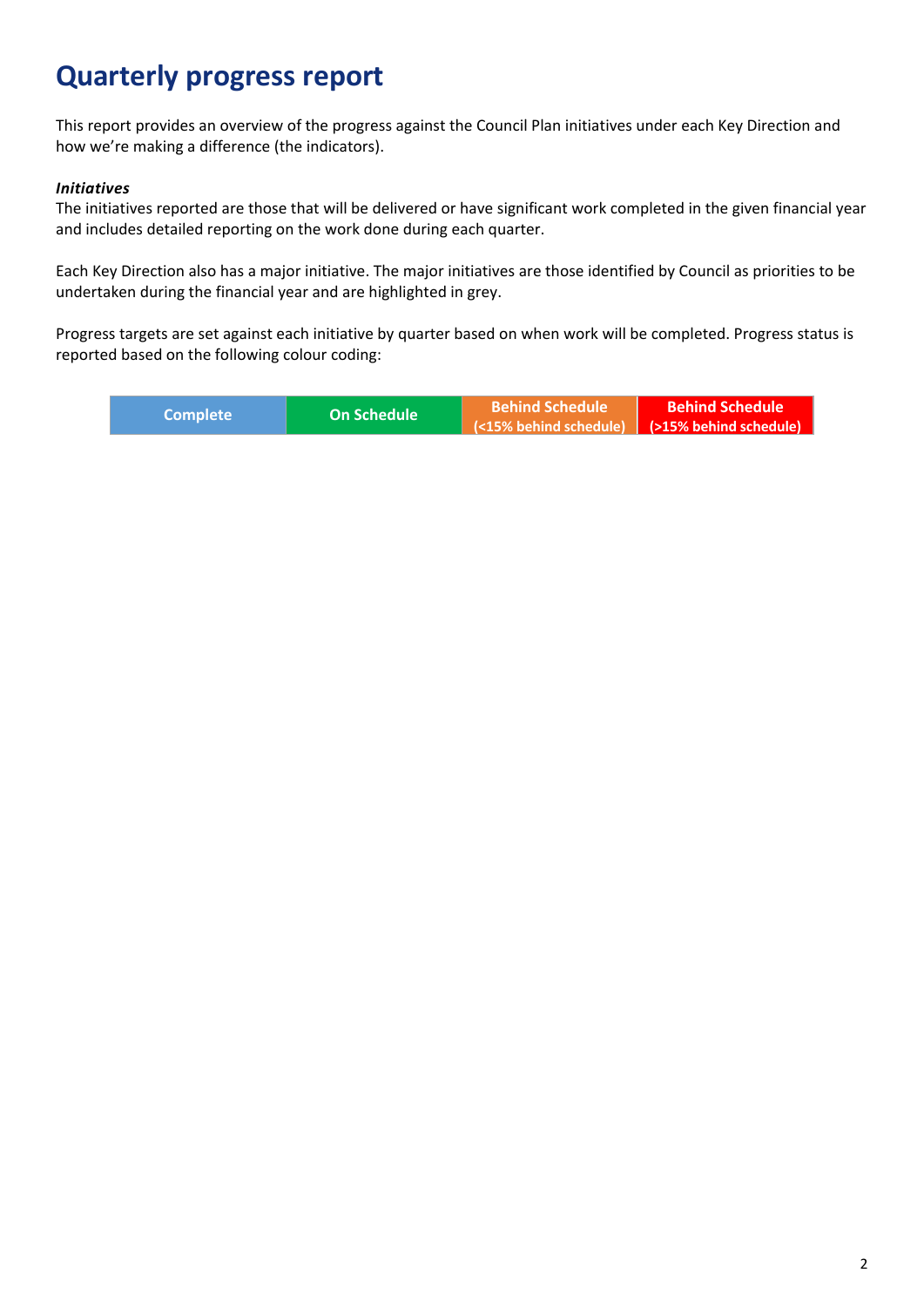# **Year 1 Progress Summary**

As at Quarter Three (March 2022)

# **Major Initiatives and Initiatives**



# **Progress by Key Direction**

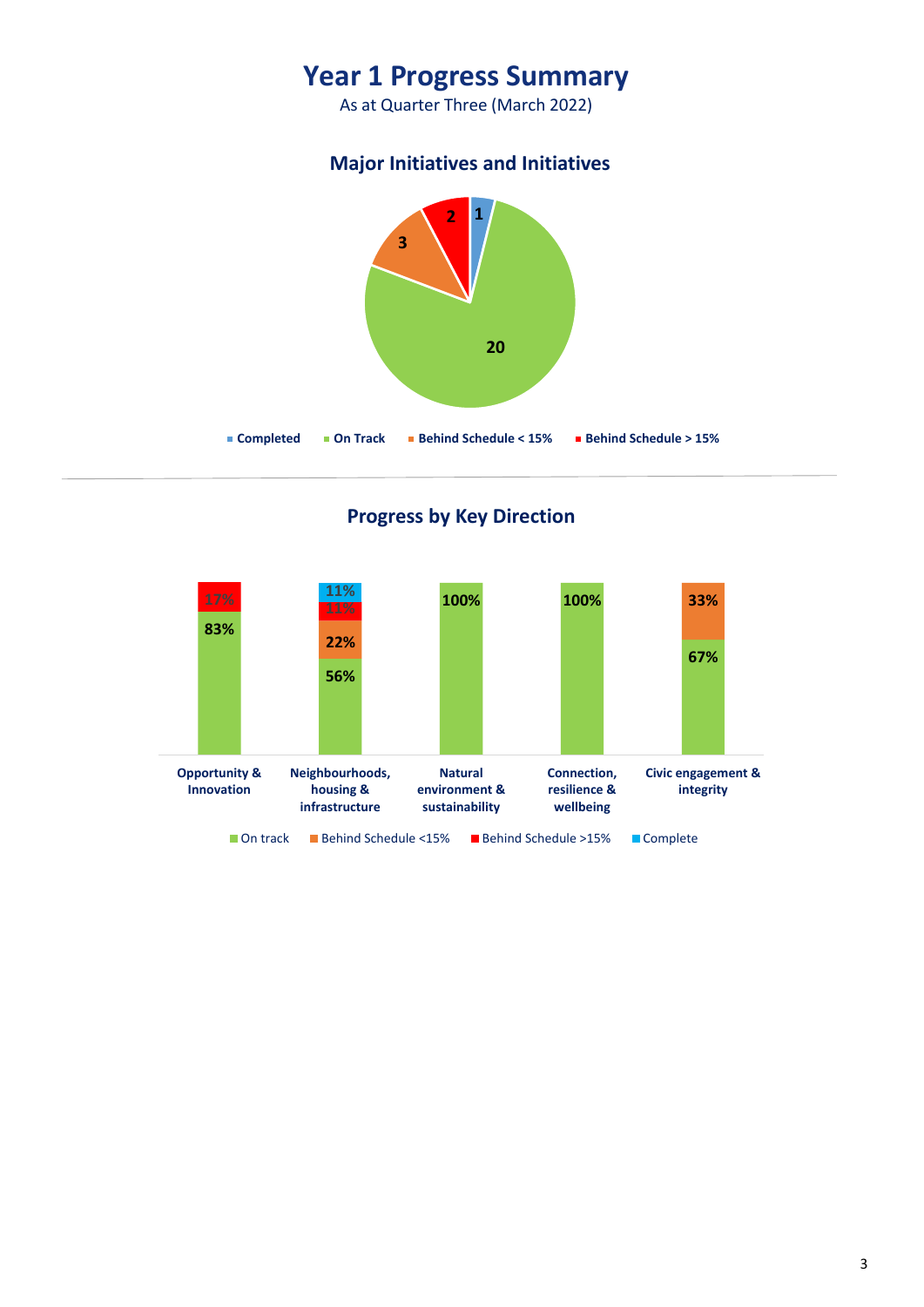

# **Strategies we are undertaking to achieve success in this area:**

- Maximise the local economy by supporting existing businesses and attracting new investment.
- Encourage and support opportunities for skills development and lifelong learning for all people in Knox.
- Support organisations in Knox to navigate recovery and new ways of working.

| <b>Major Initiative</b>                                                                                                                                                      | <b>Progress</b> | <b>Progress Comment</b>                                                                                                                                                                                                                                                                                                                                                                                                                                                                                                                                                                                                                                 |
|------------------------------------------------------------------------------------------------------------------------------------------------------------------------------|-----------------|---------------------------------------------------------------------------------------------------------------------------------------------------------------------------------------------------------------------------------------------------------------------------------------------------------------------------------------------------------------------------------------------------------------------------------------------------------------------------------------------------------------------------------------------------------------------------------------------------------------------------------------------------------|
| <b>Implement business recovery</b><br>programs identified through<br>Knox recovery planning and<br>continue to monitor the<br>impacts of COVID to inform<br>future programs. | 75%             | A dashboard of information is currently being developed in Power<br>Business Intelligence (BI) to monitor the impact of COVID-19 on the<br>Knox economy.<br>Preparation of a second round of eCommerce grants and a Digital<br>Upskills program for small businesses was undertaken during this<br>reporting period. This involved the development of program scopes<br>and engagement of consultants. Both programs are on track to be<br>launched in May 2022.                                                                                                                                                                                        |
| <b>Initiative</b>                                                                                                                                                            | <b>Progress</b> | <b>Progress Comment</b>                                                                                                                                                                                                                                                                                                                                                                                                                                                                                                                                                                                                                                 |
| <b>Coordinate the implementation</b><br>of the Retail Activation<br>Strategy.                                                                                                | 75%             | The outcomes of the community engagement that was undertaken<br>in February 2022 will be reported to Council for consideration prior<br>to seeking Council's endorsement of the final Retail Activation<br>Strategy in May 2022.                                                                                                                                                                                                                                                                                                                                                                                                                        |
| Support, connect and<br>strengthen the creative<br>industry sector through arts,<br>cultural and economic<br>development programs.                                           | 80%             | The Boronia Revitalisation and the Covid Recovery Outdoor<br>Activation funding has enabled many programs, projects and events<br>to be delivered beyond usual Council services. This has resulted in<br>direct cultural and economic development in the local arts sector<br>well beyond previous years, and has seen direct investment in the<br>local arts sector to co-deliver funded programs.<br>Community tenancies in Cultural and Heritage buildings has also<br>returned and expanded, with many local groups now using Council<br>facilities for their own arts practice, through casual hire and licence<br>agreement tenancy arrangements. |
| Support the implementation of<br>the State Government Reform<br>for the roll out of 3-year-old<br>kindergarten in the Knox<br>municipality.                                  | 75%             | Twenty sessions of 3-year-old kindergarten have commenced for 5<br>hours per week across 19 kindergarten sites. Positive feedback has<br>been received from both the kindergarten staff and the families.<br>Ongoing support is provided to these educators through a working<br>group that meets each term.<br>The number of enrolments continues to fluctuate weekly. The<br>current number of children attending is 348 and planning for 2023<br>has commenced.                                                                                                                                                                                      |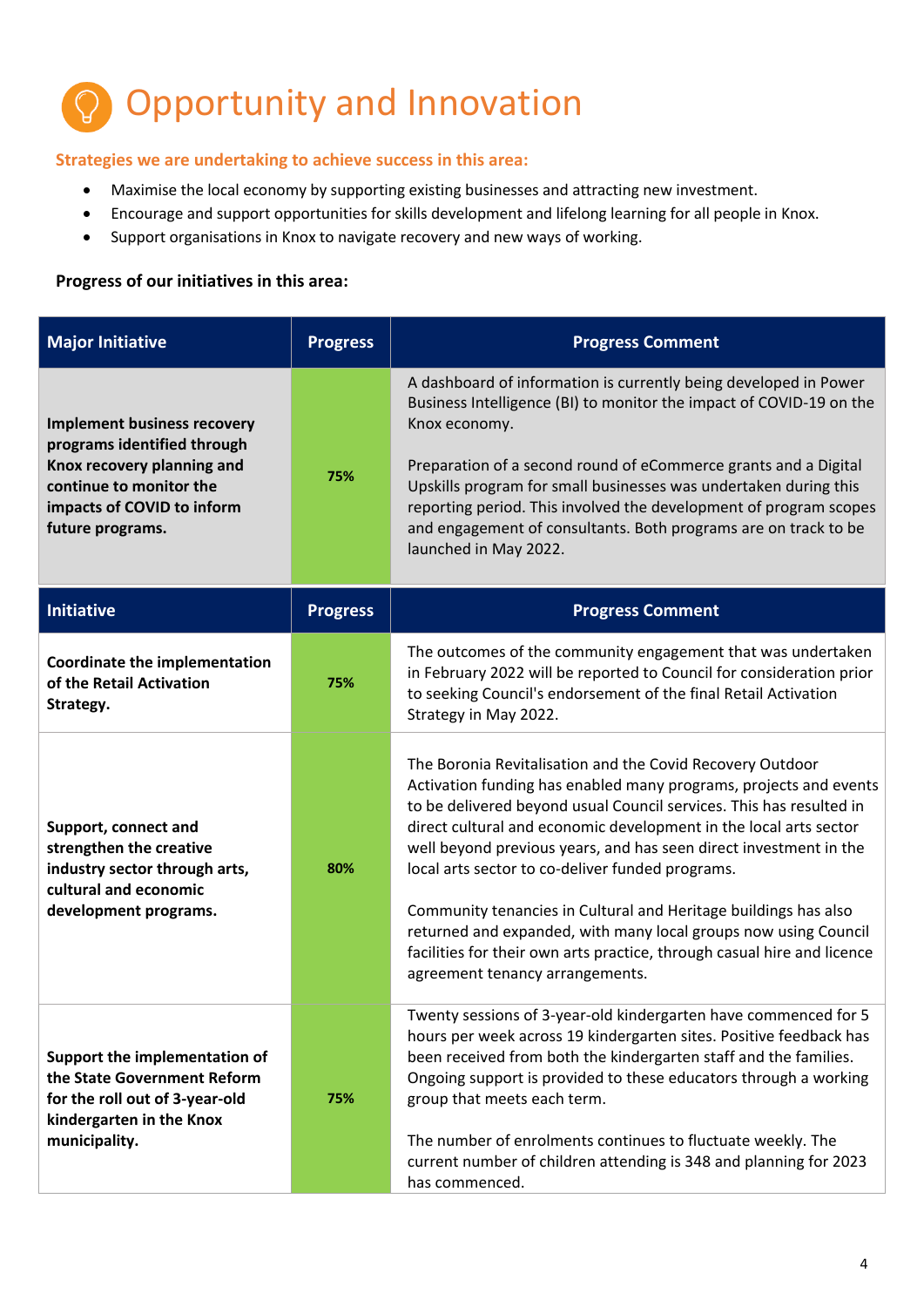| <b>Initiative</b>                                                                                                                                                     | <b>Progress</b> | <b>Progress Comment</b>                                                                                                                                                                                                                                                                                                                                                                                                                                                                                                                                                                                                                                   |
|-----------------------------------------------------------------------------------------------------------------------------------------------------------------------|-----------------|-----------------------------------------------------------------------------------------------------------------------------------------------------------------------------------------------------------------------------------------------------------------------------------------------------------------------------------------------------------------------------------------------------------------------------------------------------------------------------------------------------------------------------------------------------------------------------------------------------------------------------------------------------------|
| Work alongside the State<br>Government on the<br>implementation of the<br><b>Wantirna Health Precinct</b><br>Masterplan. $\blacklozenge$                              | 20%             | Work is still progressing on the Planning Scheme Amendments (PSA)<br>that are required to be in place prior to commencing the<br>implementation process of the Wantirna Health Precinct<br>Masterplan. Ongoing discussions have been held with the<br>Department of Transport (DoT) regarding the proposed planning<br>scheme amendment. DoT are currently awaiting the Department of<br>Environment, Land, Water and Planning's authorisation to<br>commence public exhibition of the amendment. No timeframes for<br>the commencement of exhibition have been provided. A submission<br>will be made on behalf of Council during the exhibition period. |
| Work with Maroondah and<br><b>Yarra Ranges Councils to</b><br>deliver key initiatives of the<br><b>Bayswater Business Precinct</b><br><b>Transformation Strategy.</b> | 60%             | The final Bayswater Business Precinct Transformation Strategy has<br>been provided by the consultants engaged by Regional<br>Development Australia (RDA). The Project Coordinator and Project<br>Control Group are drafting an action plan to help deliver the<br>strategy, with a view to promoting it and seeking Council feedback<br>and endorsement of the action plan from May 2022 onwards.<br>Adoption of the Bayswater Business Precinct Transformation<br>Strategy is expected by December 2022.                                                                                                                                                 |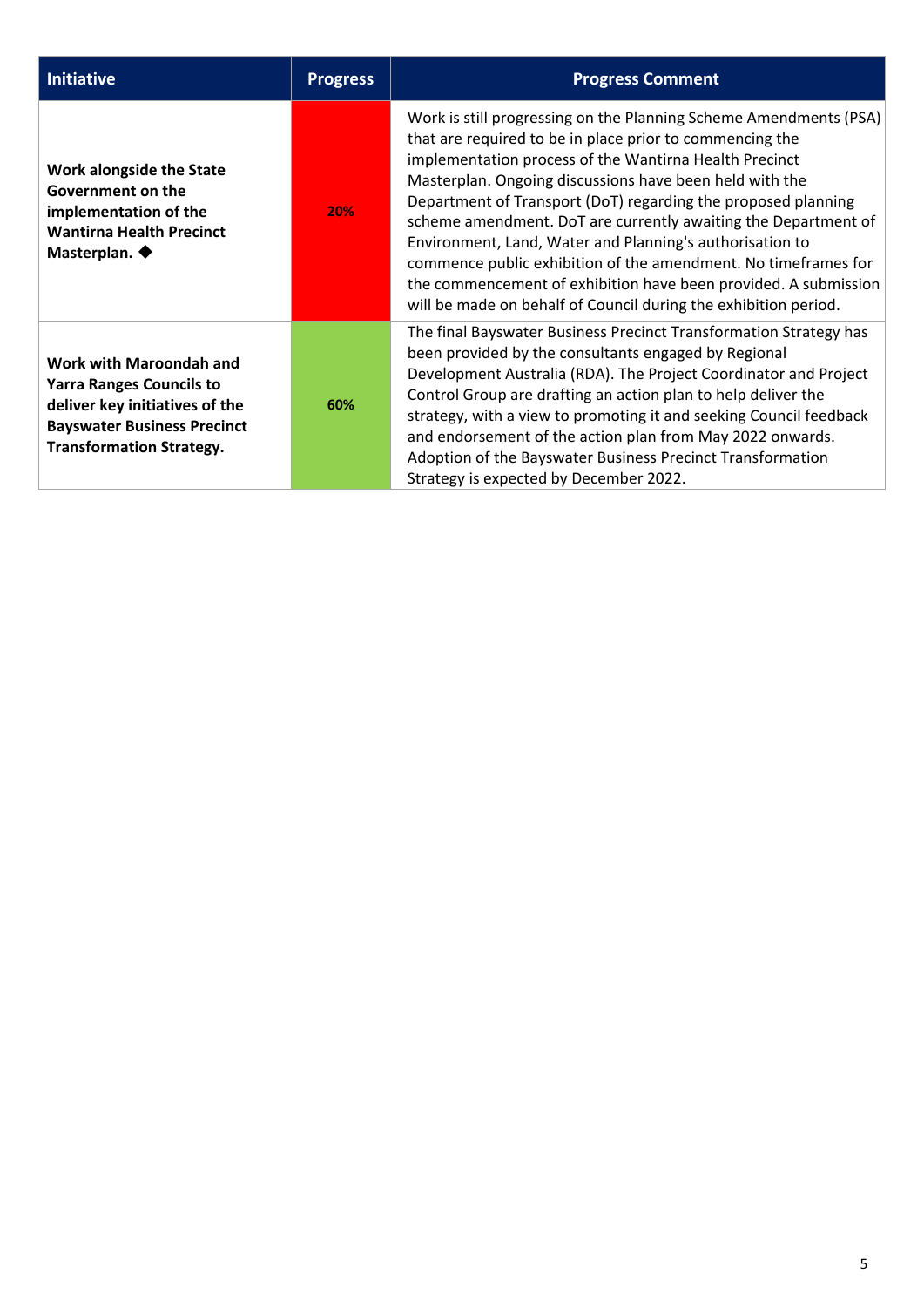

# **Strategies we are undertaking to achieve success in this area:**

- Plan for and support diverse housing to meet changing community needs.
- Create, enhance and maintain places and spaces for people to live, work, play and connect.
- Provide, maintain and advocate for accessible and sustainable ways to move around Knox.

| <b>Major Initiative</b>                                                                              | <b>Progress</b> | <b>Progress Comment</b>                                                                                                                                                                                                                                                                                                                                                                                                                                                                                                                                                                                                                                                                                               |
|------------------------------------------------------------------------------------------------------|-----------------|-----------------------------------------------------------------------------------------------------------------------------------------------------------------------------------------------------------------------------------------------------------------------------------------------------------------------------------------------------------------------------------------------------------------------------------------------------------------------------------------------------------------------------------------------------------------------------------------------------------------------------------------------------------------------------------------------------------------------|
| <b>Facilitate and support the</b><br>implementation of actions<br>of the Boronia Renewal<br>program. | 50%             | The amendment to the Knox Planning Scheme to reflect the land<br>use and built form objectives for the activity centre is still pending<br>authorisation from the Minister for Planning, with no statutory<br>timelines attached. However, officer level discussions suggest that<br>the Department of Environment, Land, Water and Planning<br>(DELWP) is in the process of formulating conditions of<br>authorisation.<br>A number of other projects linked to the Renewal Strategy have<br>continued to progress. Of note, the Lupton Way and Green Spine<br>projects are currently open for public consultation, and a location<br>on Erica Avenue is being considered for the Lupton Way Public Art<br>Lighting. |
| <b>Initiative</b>                                                                                    | <b>Progress</b> | <b>Progress Comment</b>                                                                                                                                                                                                                                                                                                                                                                                                                                                                                                                                                                                                                                                                                               |
|                                                                                                      |                 |                                                                                                                                                                                                                                                                                                                                                                                                                                                                                                                                                                                                                                                                                                                       |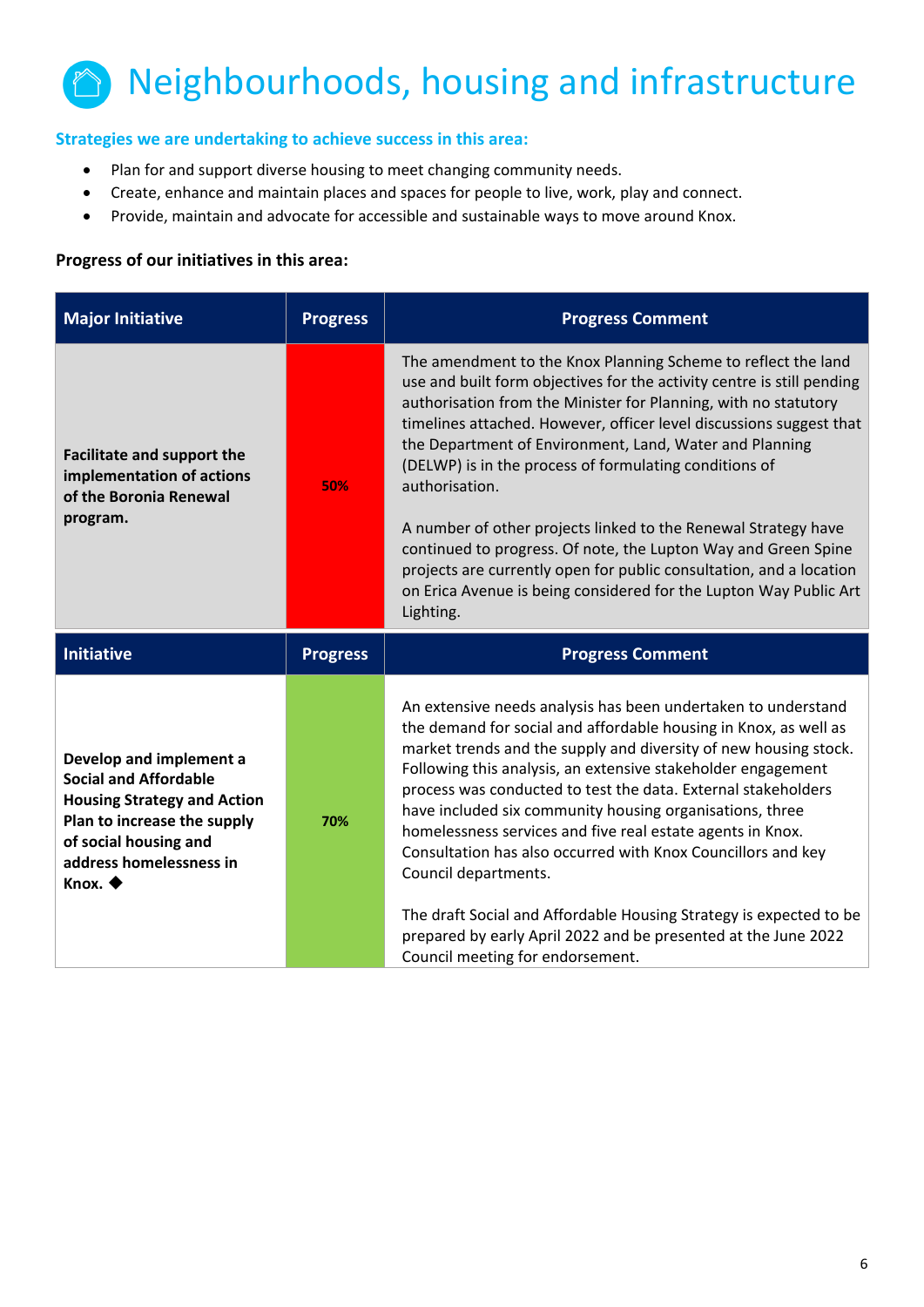| <b>Initiative</b>                                                                                                                                                                                                        | <b>Progress</b> | <b>Progress Comment</b>                                                                                                                                                                                                                                                                                                                                                                                                                                                                                                                                                                                                                                                                                                                                                                                       |
|--------------------------------------------------------------------------------------------------------------------------------------------------------------------------------------------------------------------------|-----------------|---------------------------------------------------------------------------------------------------------------------------------------------------------------------------------------------------------------------------------------------------------------------------------------------------------------------------------------------------------------------------------------------------------------------------------------------------------------------------------------------------------------------------------------------------------------------------------------------------------------------------------------------------------------------------------------------------------------------------------------------------------------------------------------------------------------|
| In response to the Victorian<br>Government's Kindergarten<br><b>Expansion Reform, continue</b><br>to work with the State<br>Government to plan for<br>early years infrastructure in<br>the municipality. $\blacklozenge$ | 50%             | Advocacy letters were sent to the Minister for Early Childhood and<br>the Minister for Education in January 2022, for Victorian<br>Government investment in Council's five key infrastructure<br>projects that together could create places for an additional 326<br>children to access two years of funded kindergarten in the future.<br>Discussions with the Department of Education and Training (DET)<br>and the Victorian School Building Authority (VSBA) on the Building<br>Blocks Partnership agreement are taking place. In February 2022, a<br>discussion with VSBA regarding modular kindergarten buildings'<br>suitability for Knox kindergarten sites was undertaken. A sighting<br>assessment has been received from the VSBA, with a further<br>discussion scheduled for the end of May 2022. |
| <b>Advocate to State and</b><br><b>Federal Governments for</b><br>funding to implement Stage<br>2 of the Lewis Park Master<br>Plan.                                                                                      | 70%             | Council is awaiting outcomes of the Department of Environment,<br>Land, Water and Planning (DELWP) \$2.5M grant funding<br>application between Knox City Council & Melbourne Water<br>towards the delivery of the project. The outcome was expected to<br>be announced in February 2022, but this timeline has changed to<br>the end of May 2022.                                                                                                                                                                                                                                                                                                                                                                                                                                                             |
| <b>Update Council's flood</b><br>modelling across Knox.                                                                                                                                                                  | 50%             | Finalisation of the flood extent, which supports the designation of<br>flood impacted properties under Section 153 of Building<br>Regulations, has been delayed. This is due to errors found within<br>one of the models. Rectification of the model (and its outputs) is<br>currently underway. Finalisation of the flood extent is predicted to<br>be completed and ready for designation by June 2022.<br>Council have also sought an update from Melbourne Water (MW)<br>regarding the status of their proposed amendments to the Land<br>Subject to Inundation Overlay (LSIO) and Special Building Overlay<br>(SBO). Specifically, Council are seeking confirmation from MW on<br>proposed delivery dates and expected timelines to commence the<br>planning overlay amendment process.                  |
| <b>Advocate to State</b><br><b>Government for improved</b><br>public transport and arterial<br>road connectivity in Knox.                                                                                                | 85%             | The Mayor of Knox City Council and the Mayor of Monash City<br>Council have met with the Chief of Staff of the Department of<br>Infrastructure and Regional Development to advocate for key<br>public transport priorities in Melbourne's East on behalf of the<br>Eastern Transport Coalition.<br>Council is currently planning to participate in a Community Forum<br>to promote the Trackless Tram proposal, alongside representatives<br>from Monash City Council and Vicinity Centres. The Forum will be<br>held in the last quarter of 2021-22.                                                                                                                                                                                                                                                         |
| <b>Implement Knox's Parking</b><br>Strategy.                                                                                                                                                                             | 75%             | Further implementation items have been scheduled for 2022,<br>including going out to tender in 2022-23 for the in ground parking<br>sensors contract and the development of Compliance and<br><b>Enforcement Policy and Guidelines.</b><br>A draft procurement plan for the in ground parking sensors<br>contract has been developed with Council's City Strategy and<br>Health manager. The procurement plan is the first step for going                                                                                                                                                                                                                                                                                                                                                                     |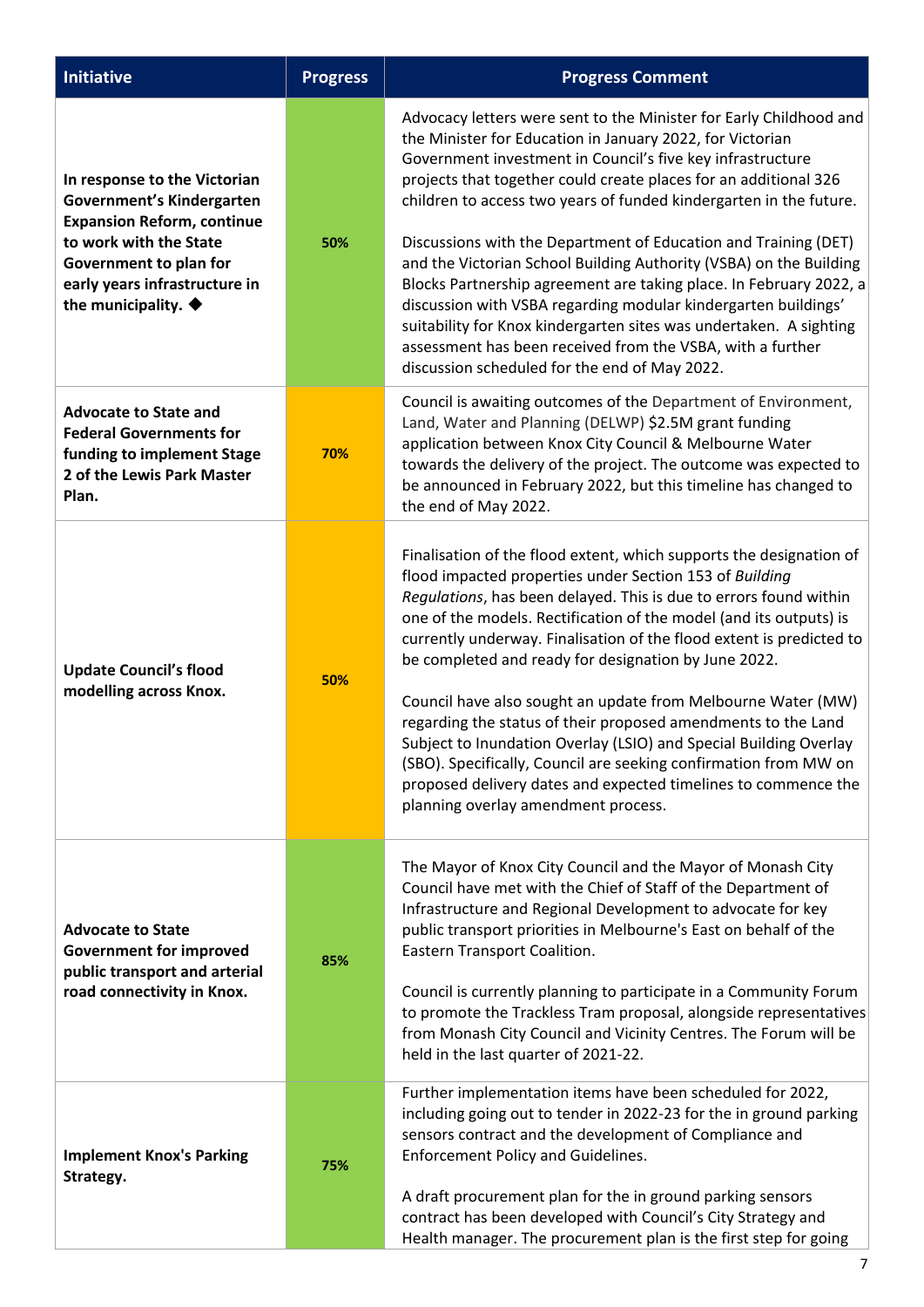| <b>Initiative</b>                                                                | <b>Progress</b> | <b>Progress Comment</b>                                                                                                                                                                                                                             |
|----------------------------------------------------------------------------------|-----------------|-----------------------------------------------------------------------------------------------------------------------------------------------------------------------------------------------------------------------------------------------------|
|                                                                                  |                 | out to tender and outlines the tender process, the proposed<br>tender panel, and identifies any issues. Once the procurement plan<br>is finalised and signed off, the tender specifications will be<br>developed.                                   |
|                                                                                  |                 | The Compliance and Enforcement Policy and Guidelines will be<br>developed in the second half of 2022.                                                                                                                                               |
|                                                                                  |                 | An additional permanent parking resource officer commenced in<br>January 2022.                                                                                                                                                                      |
| Review and develop the<br><b>Knox Domestic Animal</b><br><b>Management Plan.</b> | 100%            | Knox's new Domestic Animal Management Plan (DAMP) was<br>adopted by Council on 28 February 2022, and is in effect through<br>to 2025.                                                                                                               |
|                                                                                  |                 | The Knox Express temporary library opened during this reporting<br>period. Negotiation and agreement of a premises for a 20-year<br>leased library at Westfield Knox has occurred. The lease is<br>expected to be finalised by the end of May 2022. |
| <b>Progress implementation of</b><br>the Knox Central program.                   | 90%             | The acquisition of two strategic land parcels in line with the Knox<br>Central Structure Plan has been completed.                                                                                                                                   |
|                                                                                  |                 | Project planning for the Knox Central Masterplan implementation<br>is underway and is on track to be in place by the end of the 2021-<br>22 financial year.                                                                                         |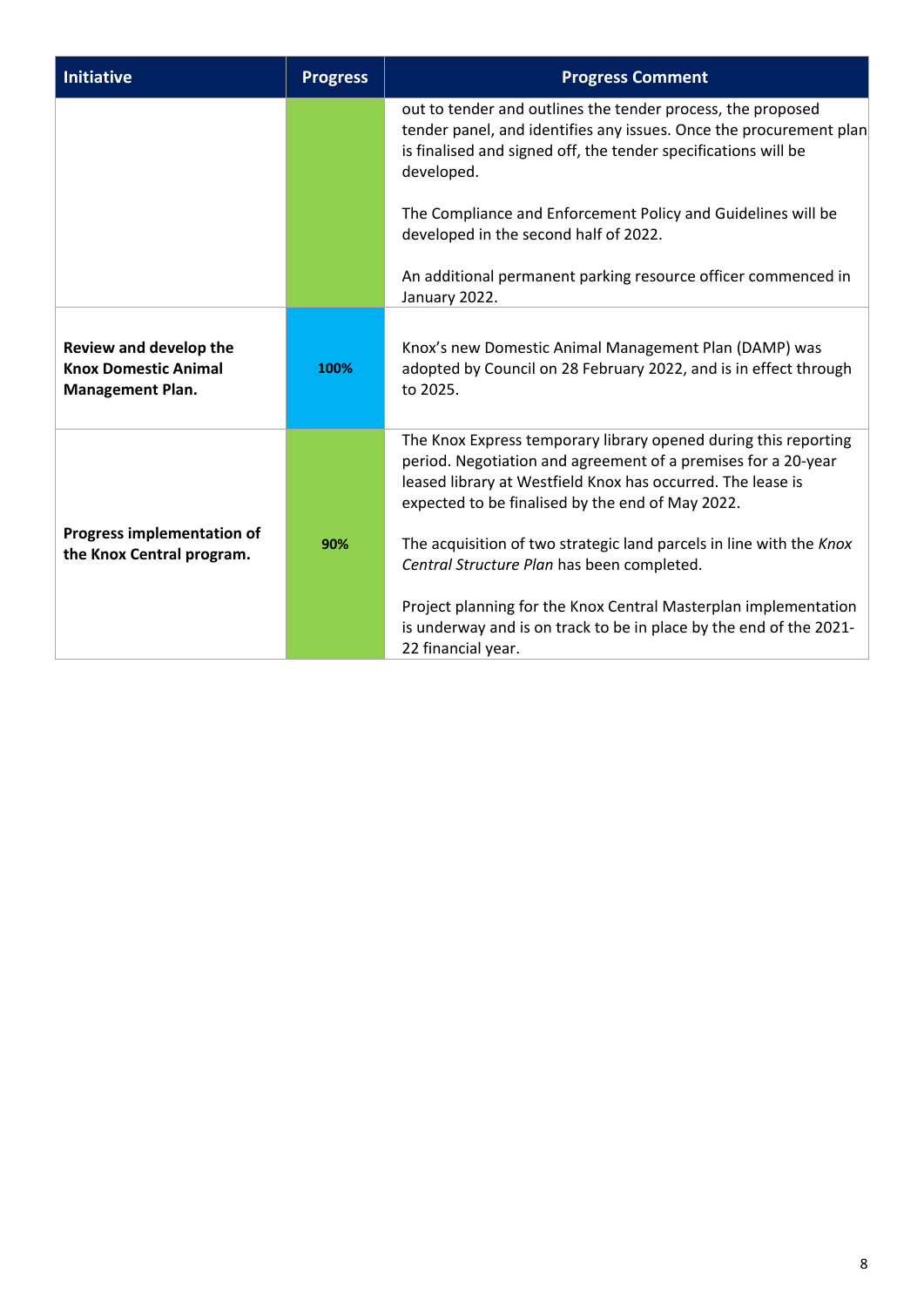# Natural environment and sustainability

# **Strategies we are undertaking to achieve success in this area:**

- Preserve our biodiversity and waterways, and enhance our urban landscape.
- Prepare for, mitigate and adapt to the effects of climate change.
- Lead by example and encourage our community to reduce waste.

| <b>Major Initiative</b>                                                                                                                                                                   | <b>Progress</b> | <b>Progress Comment</b>                                                                                                                                                                                                                                                                                                                                                                                                                                                                                                                                                                                                                                            |
|-------------------------------------------------------------------------------------------------------------------------------------------------------------------------------------------|-----------------|--------------------------------------------------------------------------------------------------------------------------------------------------------------------------------------------------------------------------------------------------------------------------------------------------------------------------------------------------------------------------------------------------------------------------------------------------------------------------------------------------------------------------------------------------------------------------------------------------------------------------------------------------------------------|
| <b>Undertake vegetation</b><br>mapping analysis and<br>habitat corridor planning to<br>manage our urban<br>biodiversity.                                                                  | 75%             | Modelling and development of the draft Habitat Corridor Plan is<br>currently in progress and it is expected to be delivered by the end<br>of the financial year. To inform connectivity modelling, a desktop<br>analysis has been executed of native fauna species recorded in<br>Knox. The development of a focal species list for connectivity<br>modelling has now been completed.<br>Community engagement has also been undertaken on this project<br>via the Knox: Have Your Say platform, community workshops and<br>an internal workshop. The information gathered from this<br>engagement is being used to inform the development of the plan.             |
| <b>Initiative</b>                                                                                                                                                                         | <b>Progress</b> | <b>Progress Comment</b>                                                                                                                                                                                                                                                                                                                                                                                                                                                                                                                                                                                                                                            |
| <b>Commence implementation</b><br>of the high priority Year 1<br>actions of the Climate<br><b>Response Plan including the</b><br>development of a landfill<br>solar farm business case. ◆ | 75%             | The implementation plan of the adopted Climate Response Plan is<br>on track to be completed by December 2022.<br>The input of climate change and other sustainability factors are<br>currently being considered in the review of Council's internal<br>Vehicle Policy and Procurement Policy. Additionally, climate risk<br>consideration responsibilities have been added into the position<br>description templates for leadership roles within Council.<br>Procurement activities around the Electric Vehicle charging<br>stations initiative are being finalised and the Boronia Dorset<br>Square LED streetlight replacement program has been<br>implemented. |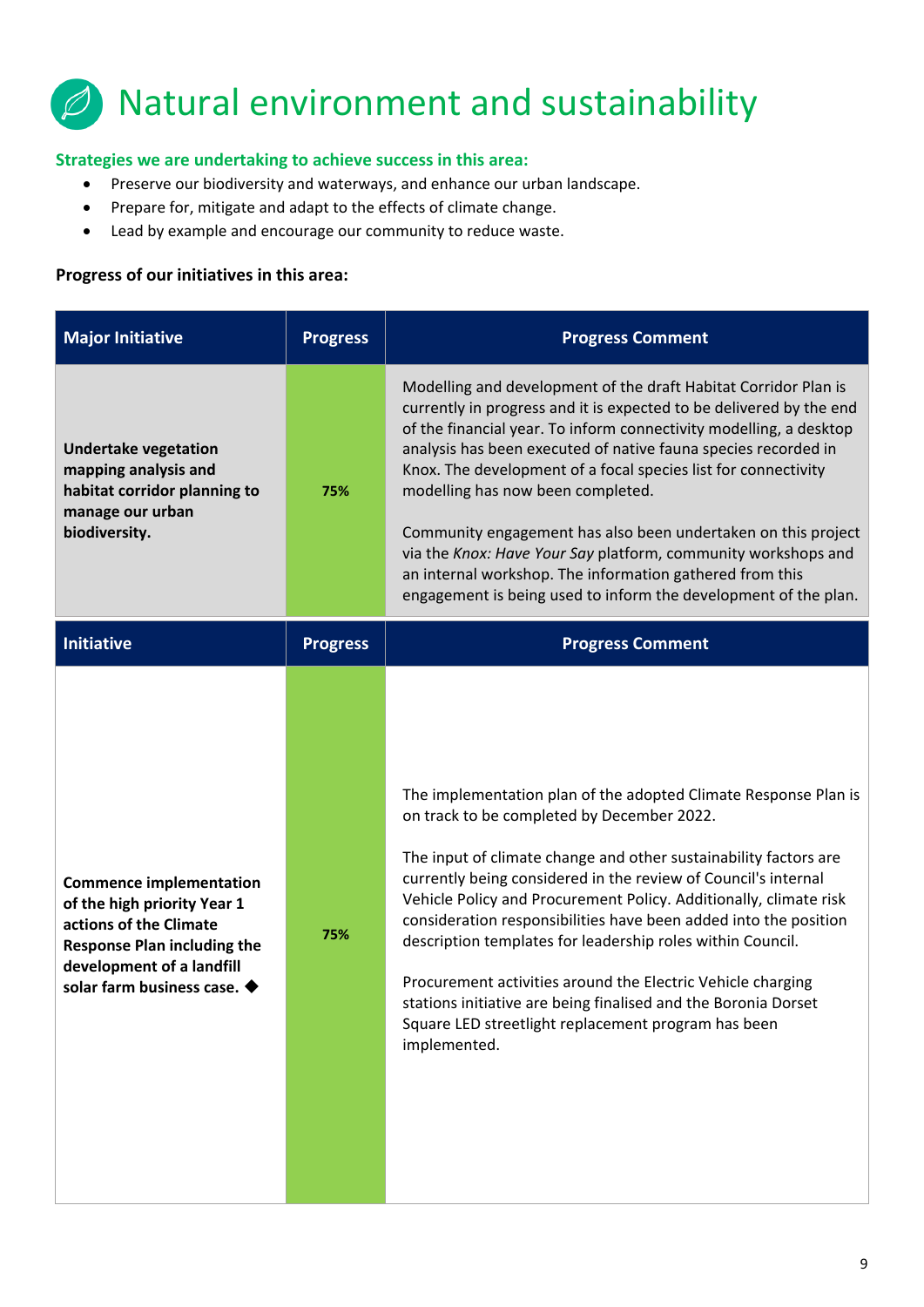| <b>Initiative</b>                                                                                                                                                | <b>Progress</b> | <b>Progress Comment</b>                                                                                                                                                                                                                                                                                                                                                                                                                                                                                                                                                                                                                                                                                                                                                                                                                                                                                                                                                                                                                                                                                                                                                                                                                                                                                                                                                                                                                                                                                                                                                                                                                                                                                                                                                                                         |
|------------------------------------------------------------------------------------------------------------------------------------------------------------------|-----------------|-----------------------------------------------------------------------------------------------------------------------------------------------------------------------------------------------------------------------------------------------------------------------------------------------------------------------------------------------------------------------------------------------------------------------------------------------------------------------------------------------------------------------------------------------------------------------------------------------------------------------------------------------------------------------------------------------------------------------------------------------------------------------------------------------------------------------------------------------------------------------------------------------------------------------------------------------------------------------------------------------------------------------------------------------------------------------------------------------------------------------------------------------------------------------------------------------------------------------------------------------------------------------------------------------------------------------------------------------------------------------------------------------------------------------------------------------------------------------------------------------------------------------------------------------------------------------------------------------------------------------------------------------------------------------------------------------------------------------------------------------------------------------------------------------------------------|
| <b>Enhance Knox's Waste and</b><br><b>Recycling Education</b><br>programs to focus on<br>reducing waste to landfill<br>and increasing recycling. $\blacklozenge$ | 75%             | Council has continued to send contamination letters to residents<br>when contamination is detected by kerbside collection drivers and<br>have continued to review website content to ensure items are<br>updated as information changes. Knox's first Residential Bin<br>Inspection Program is on track to commence in April 2022 and will<br>run for three months. Over 3000 Knox household's bins will be<br>inspected. Council's Waste team also attended the Summer Sunset<br>Festival and the Knox Festival. Activities undertaken included a<br>waste education marquee set-up, games, flyers and surveys to<br>engage with the public.<br>Knox's annual Detox Your Home event is scheduled to occur in<br>May 2022, with over 100 people having signed up already. Two<br>neighbourhood house education talks have been hosted in this<br>reporting period and two more are planned for the next reporting<br>period. Additionally, communications are being developed to<br>advise businesses of the upcoming Single Use Plastics Ban.<br>Council has continued to deliver the compost rebate and is<br>currently reviewing responses to the most recent Request for<br>Quotation for a new contract starting in the next financial year.<br>Eleven workshops have been planned for the next reporting<br>period, with focuses including reducing household waste, reducing<br>food waste, composting and clothing repairs.<br>A recycling station has been set up at the Knox Civic Centre, where<br>employees can recycle items such as headphones, pens and<br>batteries. This station is run by Waste Warrior volunteers.<br>Research is almost complete for a best practice reusable nappy<br>program and the next step will be the completion of an application<br>for a grant to implement this. |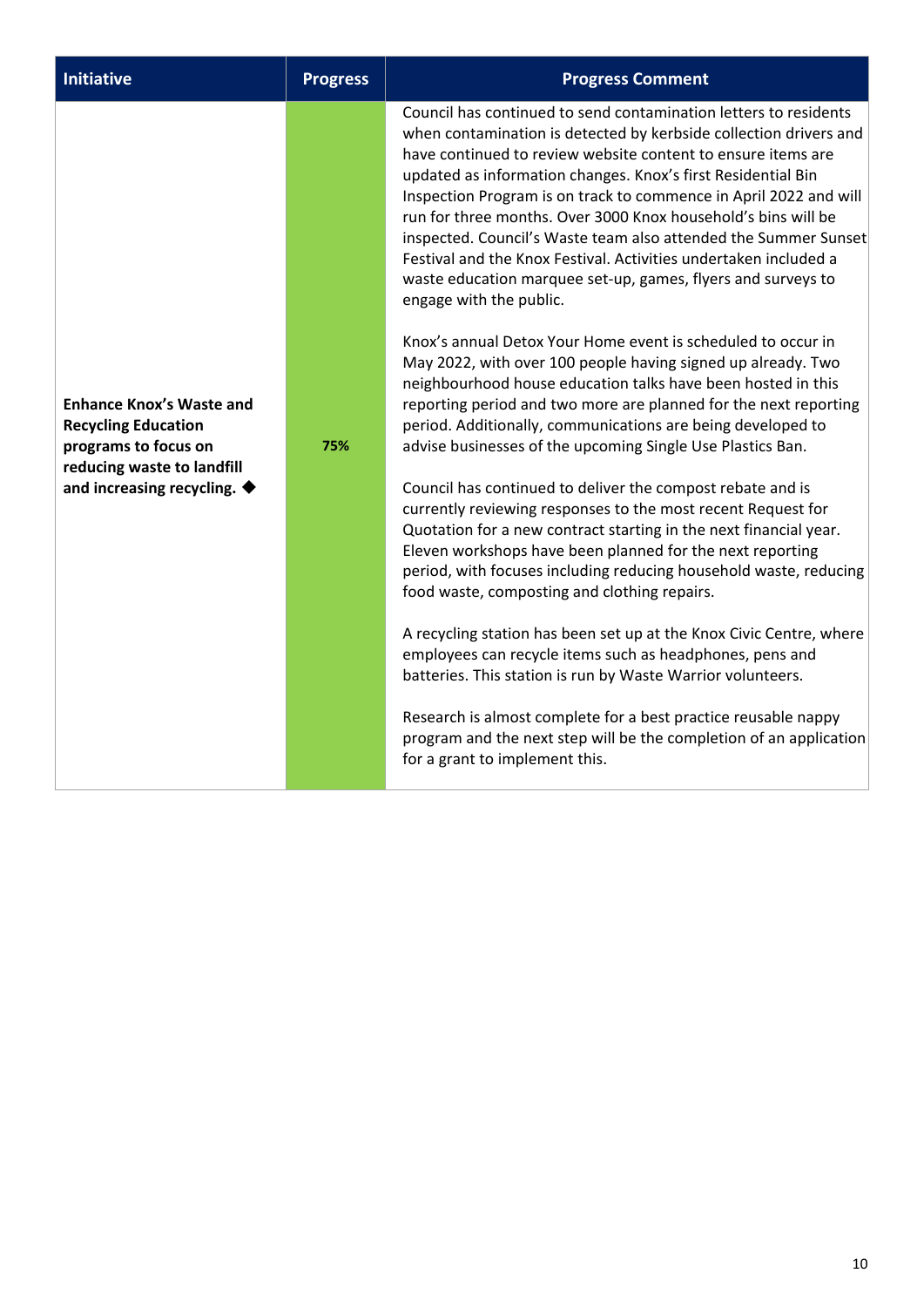# $\heartsuit$  Connection, resilience and wellbeing

# **Strategies we are undertaking to achieve success in this area:**

- Support our community to improve their physical, mental and social health and wellbeing.
- Foster inclusivity, equality, belonging and safety within our community.
- Support the community to identify and lead community strengthening initiatives.
- Honour and integrate First Nations culture into actions and environments.

| <b>Major Initiative</b>                                                                                                                            | <b>Progress</b> | <b>Progress Comment</b>                                                                                                                                                                                                                                                                                                                                                                                                                                                                                                                                                                                                                                                                                                                                                                                                                                                                                                                                                                                                                                                                                                                                                                                                                                                                                                                                         |
|----------------------------------------------------------------------------------------------------------------------------------------------------|-----------------|-----------------------------------------------------------------------------------------------------------------------------------------------------------------------------------------------------------------------------------------------------------------------------------------------------------------------------------------------------------------------------------------------------------------------------------------------------------------------------------------------------------------------------------------------------------------------------------------------------------------------------------------------------------------------------------------------------------------------------------------------------------------------------------------------------------------------------------------------------------------------------------------------------------------------------------------------------------------------------------------------------------------------------------------------------------------------------------------------------------------------------------------------------------------------------------------------------------------------------------------------------------------------------------------------------------------------------------------------------------------|
| <b>Respond to emerging</b><br>social and health issues<br>caused by the COVID-19<br>pandemic. $\blacklozenge$                                      | 80%             | A report was presented at the March 2022 Council meeting, detailing<br>the final outcomes of the Supporting Local Services and Hot Meals for<br>Vulnerable Families programs. Unexpended funds of \$79,000 have<br>been directed to an additional grant stream to respond to ongoing<br>food relief supplies and/or pandemic emergency relief requests. This<br>funding stream is currently open for applications.<br>Council has also engaged ASDF Research to conduct an audit of<br>emergency food relief providers in Knox. The audit will identify<br>potential gaps, duplication, and provide greater understanding of the<br>level of demand for emergency food relief following the easing of<br>pandemic restrictions. The audit will be completed by June 2022, at<br>which time a Taskforce of emergency relief providers will be<br>established to promote greater collaboration and reduce competition.<br>The Move Your Way program was delivered in March 2022, with more<br>than 180 activities offered to the community. Over 700 participants<br>registered for the program, with their ages ranging from 4 to 75 years.<br>The program has been extended with three of the most popular<br>activities offered for an additional four weeks at a subsidised rate.<br>This program was funded through a VicHealth Reimagining Health<br>grant. |
| <b>Initiative</b>                                                                                                                                  | <b>Progress</b> | <b>Progress Comment</b>                                                                                                                                                                                                                                                                                                                                                                                                                                                                                                                                                                                                                                                                                                                                                                                                                                                                                                                                                                                                                                                                                                                                                                                                                                                                                                                                         |
| <b>Prioritise mental health</b><br>and wellbeing initiatives<br>by focusing on community<br>partnerships and collective<br>impact. $\blacklozenge$ | 85%             | A Mental Health First Aid Program was delivered for disability carers<br>in February 2022, and due to strong demand will be delivered again in<br>May 2022.<br>Council continues to facilitate the Mental Health Roundtable, and has<br>been advocating for improved mental health services in Knox<br>Planning is now underway for the delivery of Mental Health<br>Prevention 101 training, in partnership with Prevention United, during<br>May 2022. Planning is also underway for further mental heath<br>awareness events in partnership with Hungry, Angry, Lonely, Tired<br>(HALT) and Toyota Ferntree Gully, as well as at Council staff based<br>events at our Operations Centre.<br>Council have commissioned a further survey to understand                                                                                                                                                                                                                                                                                                                                                                                                                                                                                                                                                                                                         |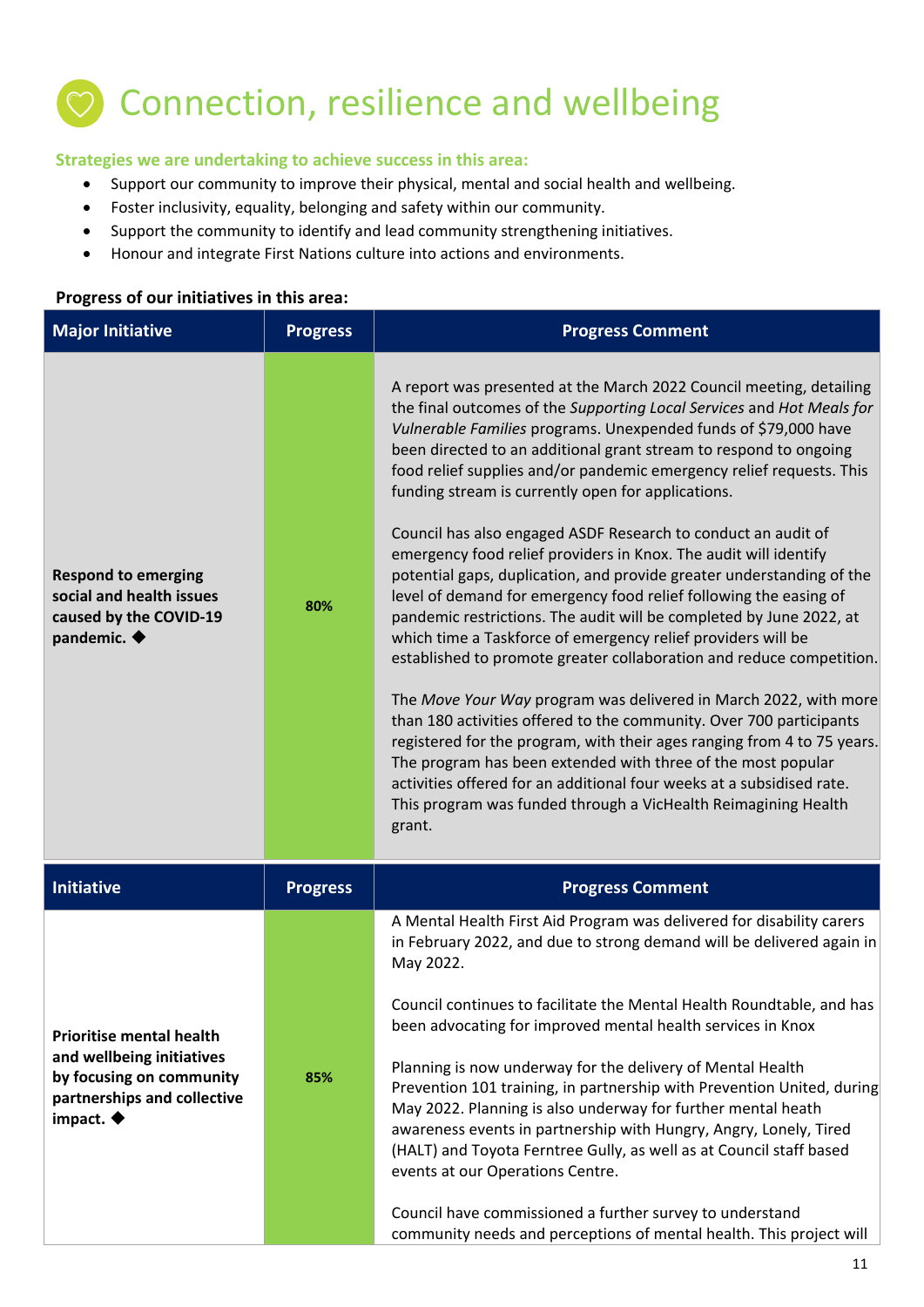| <b>Initiative</b>                                                                                                               | <b>Progress</b> | <b>Progress Comment</b>                                                                                                                                                                                                                                                                                                                                                                                                                                                                                                                                                                                                                                                                                                                                                                                                                                                                                                                                                                                                                                                                                                                                                                                                                                                                                                                                                         |  |
|---------------------------------------------------------------------------------------------------------------------------------|-----------------|---------------------------------------------------------------------------------------------------------------------------------------------------------------------------------------------------------------------------------------------------------------------------------------------------------------------------------------------------------------------------------------------------------------------------------------------------------------------------------------------------------------------------------------------------------------------------------------------------------------------------------------------------------------------------------------------------------------------------------------------------------------------------------------------------------------------------------------------------------------------------------------------------------------------------------------------------------------------------------------------------------------------------------------------------------------------------------------------------------------------------------------------------------------------------------------------------------------------------------------------------------------------------------------------------------------------------------------------------------------------------------|--|
|                                                                                                                                 |                 | ultimately identify further opportunities for Council to lead and<br>facilitate preventative work to support positive mental health.                                                                                                                                                                                                                                                                                                                                                                                                                                                                                                                                                                                                                                                                                                                                                                                                                                                                                                                                                                                                                                                                                                                                                                                                                                            |  |
| Work in partnership with<br>local First Nations people,<br>relevant services and key<br>networks to progress<br>Reconciliation. | 75%             | A proposal to construct a Yarning Circle at the Knox Civic Centre has<br>been approved. A concept design is in the final stages of approval and<br>is estimated to be completed in April 2022, ahead of Sorry Day in May<br>2022. A smoking ceremony with Traditional Owners and Council staff<br>will be organised for the launch.<br>Cultural heritage work is underway to inform the Lewis Park Master<br>Plan and to include cultural walks with Traditional Owners to identify<br>significant sites and preservation of a scar tree. Council is also<br>exploring opportunities at the Stamford Park wetlands site.<br>Cultural walks and first nations art projects have commenced across<br>many sites, including Wicks Reserve, and Move Your Way activities<br>have commenced at Wally Tew Reserve.<br>Caring for Country skill development has commenced with Council's<br>Biodiversity Team, including learning about cool burns and working<br>with the Fire Sticks Alliance, bush tucker, and caring for water ways.<br>The first meeting for the Reconciliation Plan Governance Group is<br>scheduled for early May 2022. A timetable for consultation and<br>development of the draft plan is expected to be developed at this<br>meeting. Consultation with community and Council staff will take<br>place between June - November 2022. The draft plan will be |  |
| Develop a Resilience Plan<br>to support the community<br>to cope with stresses,<br>emergencies and disasters.                   | 30%             | developed early 2023.<br>A Project Steering Group Inception meeting was held in February<br>2022 to endorse the Project Scope, with an associated twenty-four-<br>month timeline. A Stakeholder and Network mapping sub-committee<br>was convened and a draft proposed process is to be reviewed,<br>refined, adopted and populated.<br>Presentations to four of Council's Advisory Committees have been<br>completed, and engagement with key groups and people is ongoing.<br>Research is also underway to develop the details of community<br>resilience characteristics.<br>Timelines have had to be extended due to staff and advisory<br>committee availability and scheduling. However, this should not<br>affect the overall timeline.                                                                                                                                                                                                                                                                                                                                                                                                                                                                                                                                                                                                                                  |  |
| Contribute to the<br>collective efforts in<br>preventing and responding<br>to family violence. $\blacklozenge$                  | 75%             | An internal scan has been undertaken to understand the level of work<br>that is currently being done to address family violence within Council.<br>This has also identified gaps and needs within the organisation and<br>community. Based on this work, a funding application was submitted<br>to the State Government for funding of family violence prevention<br>activities.<br>Work has been undertaken to develop high level direction and actions<br>within the Access and Equity Plan to address family violence. A<br>separate work plan will be developed to direct the organisation's<br>work in family violence prevention. Work has also commenced on<br>updating Council's family violence data profile.                                                                                                                                                                                                                                                                                                                                                                                                                                                                                                                                                                                                                                                          |  |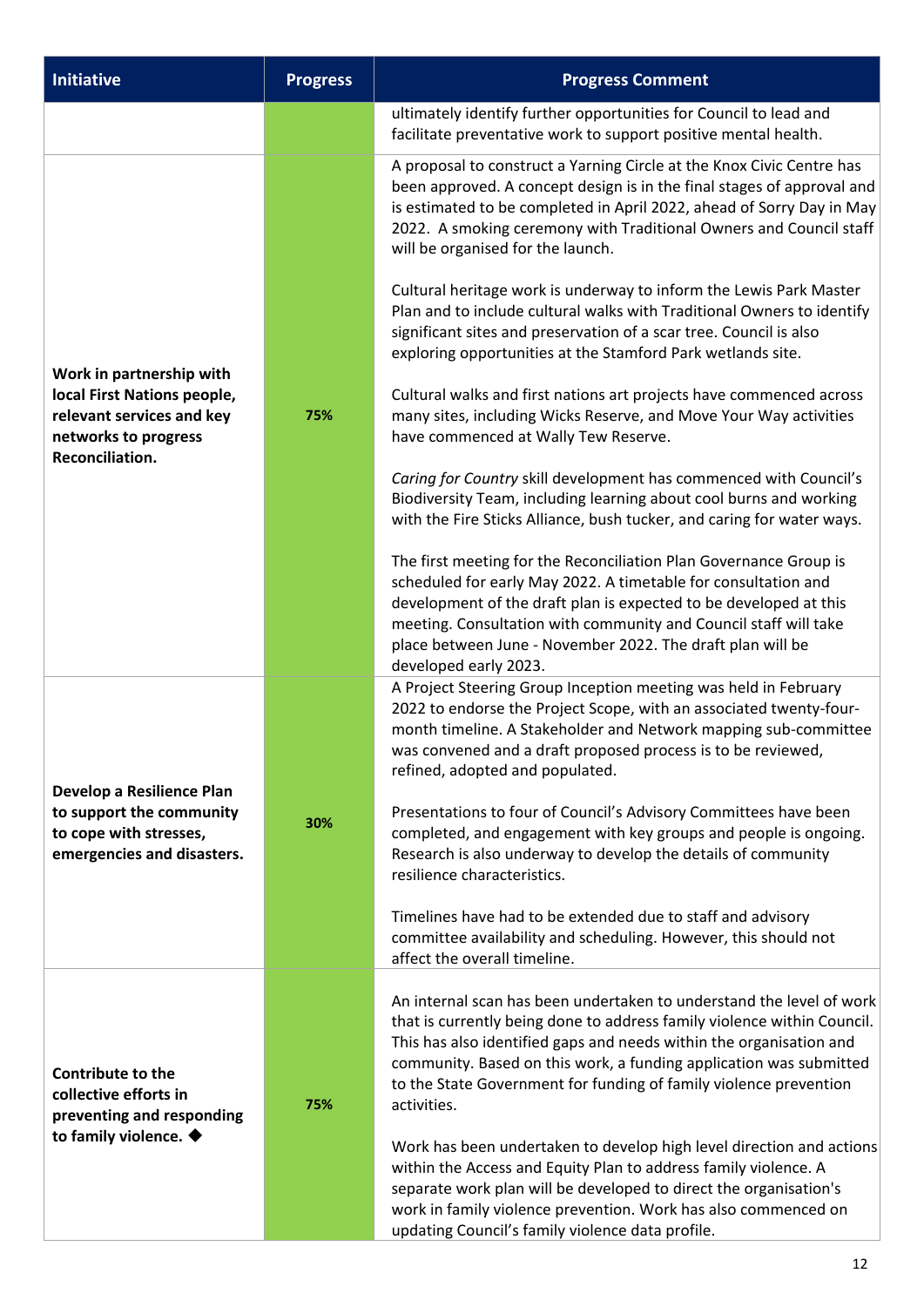| l Initiative | <b>Progress</b> | <b>Progress Comment</b>                                                                                                                                                                  |
|--------------|-----------------|------------------------------------------------------------------------------------------------------------------------------------------------------------------------------------------|
|              |                 | A perpetrator poster is being developed and will be finalised and<br>distributed within Knox in next reporting period in partnership with<br>No to Violence and Relationships Australia. |